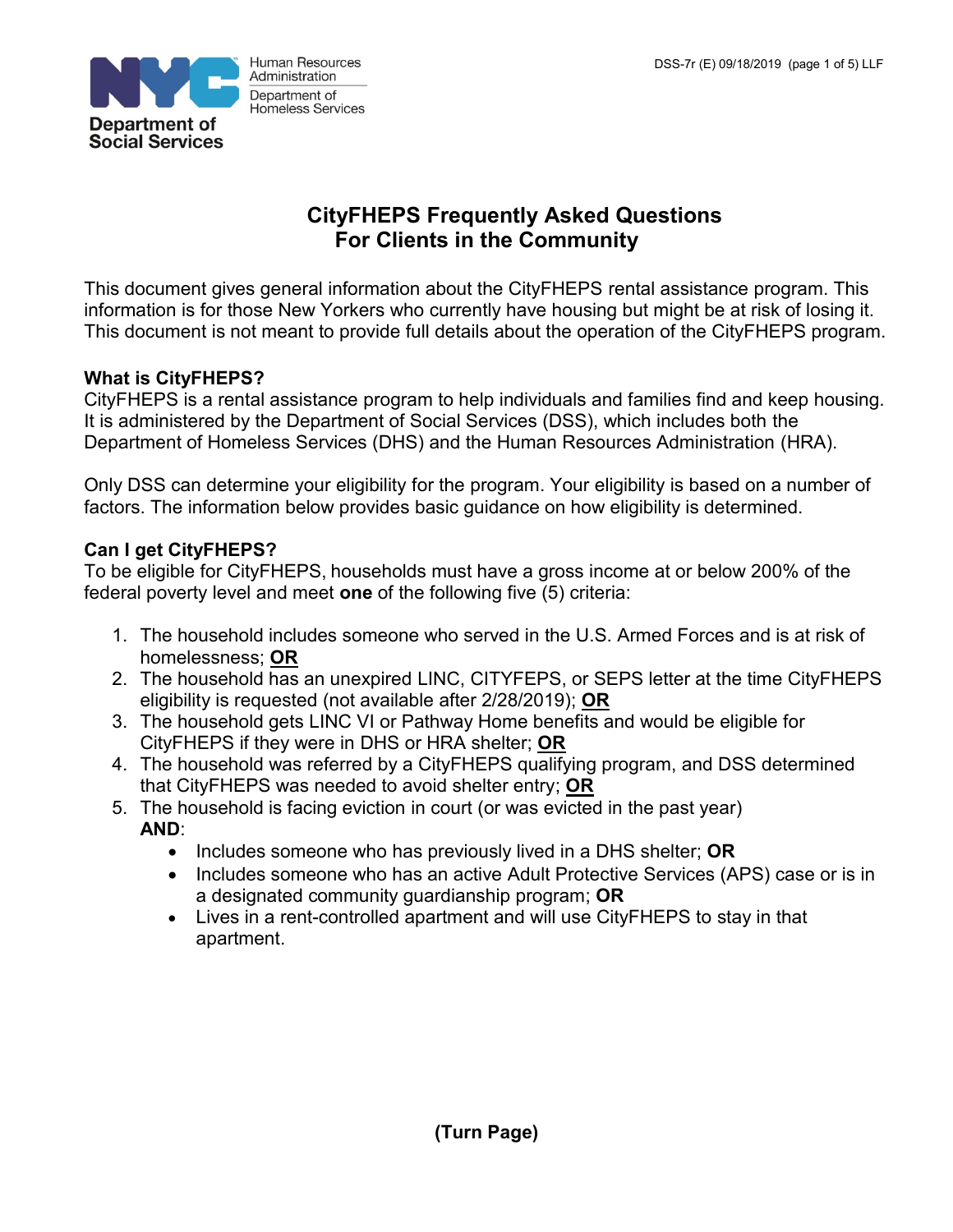### **How do I apply for CityFHEPS?**

To apply for CityFHEPS, you must visit one of the DSS nonprofit service providers. You can visit one of our Homebase or Housing Assistance Providers (HAP) offices. There are more than 20 offices across the five boroughs of New York City. Visit<http://nyc.gov/dsshousing> to learn more about Homebase or HAP and find the location nearest to you.

Once you are at a Homebase or HAP office, a caseworker will collect the information needed by DSS to assess your potential eligibility for CityFHEPS.

The caseworker may refer you to apply for other public benefits, including federal and state rental assistance programs.

If your household is found eligible for, and offered, other benefits, you **must** accept them. This is required by the CityFHEPS program.

### **How will I know I am eligible for CityFHEPS?**

You will know that you might be eligible for CityFHEPS when you get the DSS letters from your caseworker. There are two letters you can get from your caseworker.

These are the "Shopping Letter" and "Household Share Letter." Households seeking to stay in their current housing or to move into new housing will both get a Household Share Letter, but only those seeking new housing will get a Shopping Letter.

Your eligibility to receive CityFHEPS will be based on a number of factors, including, but not limited to, whether or not your identified housing unit meets the CityFHEPS requirements and whether or not you meet the CityFHEPS eligibility criteria.

### **What do I do with the letter(s) I get from my caseworker?**

The Household Share Letter is **for your use only.** It is not meant to be shared with potential landlords or brokers.

The Household Share Letter tells you:

- Your potential CityFHEPS rental assistance supplement amount;
- An estimate of how much of the rent you will have to pay (your "household share"); and
- The reasons you may be eligible to receive CityFHEPS.

It is important that you review the information on your Household Share letter to make sure it is right. If you are approved for CityFHEPS you will receive a letter from DSS with your final household share. If your information changed from when you received your Household Share Letter, the amount your Approval Letter says you will have to pay may be different. Your Approval Letter has the correct amount you have to pay.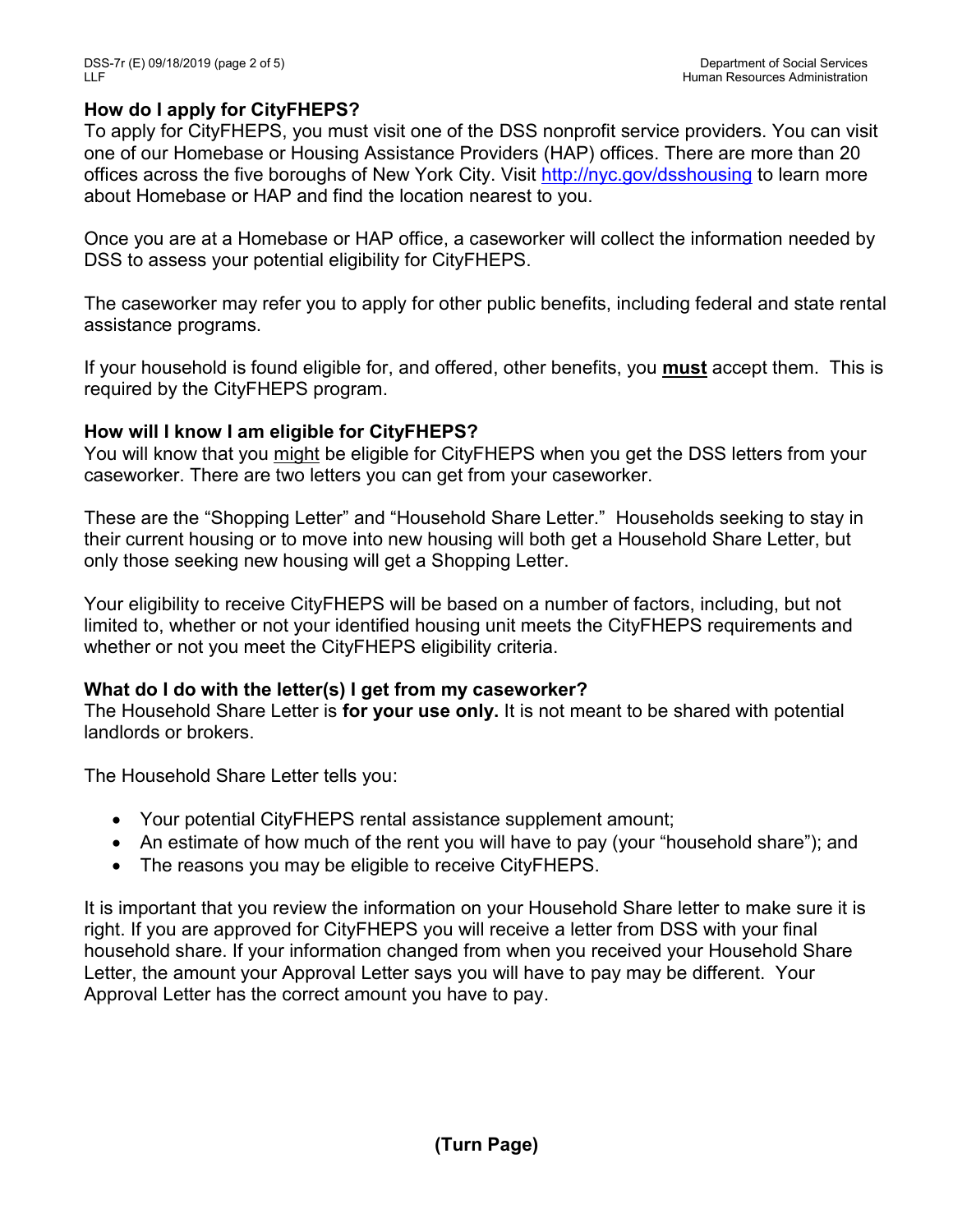#### *What if I want to remain in my current housing?*

Your caseworker will help you file an application for CityFHEPS with DSS, which will include your eligibility, documentation of eviction, and arrears documentation.

Your eligibility to receive CityFHEPS in your current housing unit will be based on a number of factors, including, but not limited to, whether or not your identified housing unit meets the CityFHEPS requirements, the amount of the rent arrears, and whether or not you meet the general CityFHEPS eligibility criteria.

#### *What if I want to move to new housing?*

You will get the Household Share Letter and a Shopping Letter. Your Shopping Letter is **valid for 120 days**. The expiration date is listed on the Shopping Letter. Once you have this letter, you can start to look for housing.

You may share the Shopping Letter with any potential landlord or broker. The Shopping Letter will tell you, the landlord, and/or a broker:

- The highest amount of rent CityFHEPS will allow for your household size and housing type;
- The documentation needed from the landlord or broker to continue the CityFHEPS eligibility assessment; and
- It will also direct landlords and brokers to our website, www.nyc.gov/dsshousing, where more information about financial incentives they may be eligible to receive can be obtained.

Once you have the Shopping Letter and Household Share Letters, you can start to look for an apartment, single room occupancy (SRO) unit, or room. You must find a potential housing option and then contact your caseworker to complete your application.

Once you have found an appropriate housing option for your household size and contacted your caseworker, they will then submit your application and documents on your behalf to DSS so that we can determine if you are eligible for CityFHEPS.

### **Do I have to be on Cash Assistance to get CityFHEPS?**

If your household is eligible for Cash Assistance, you must be receiving those benefits. Additionally, you cannot have a "sanction" on your cash assistance case. A sanction is placed on a case when you, or someone in your household, do not comply with DSS/HRA rules and your household gets less benefits. If you or someone else in your household has a sanction, you must go to your DSS/HRA Job Center to clear it before you can get CityFHEPS.

### **How long can I keep getting CityFHEPS?**

The CityFHEPS program generally provides for up to four annual renewals, with additional extensions available for "good cause" (five years total).

This five-year maximum does not apply to households that include someone who is 60 years old or older, or that include an adult who receives federal disability benefits. Renewals are subject to households continuing to meet eligibility requirements and the continued availability of funding.

### **(Turn Page)**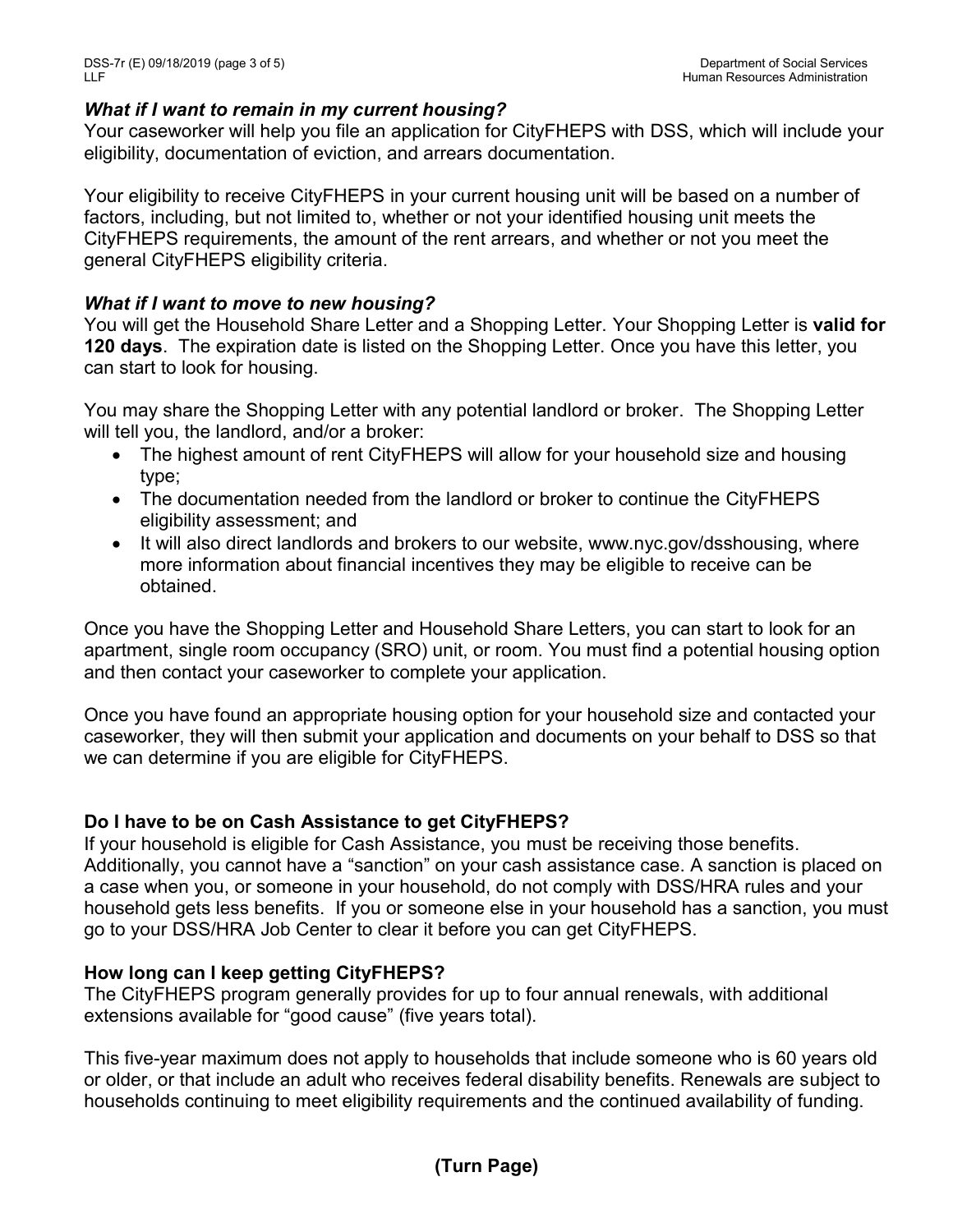**What kind of housing can I rent using CityFHEPS? Where can I use my CityFHEPS?**

You can use CityFHEPS to rent an entire apartment, a single room in an apartment, or a single room occupancy (SRO) unit. Any housing must be in the five (5) boroughs of New York City. SRO units are only available for households with one adult. The maximum rent that CityFHEPS will allow is \$1,047 per month.

A single room in an apartment is available to a household of no more than two adults. The maximum rent that CityFHEPS will allow is \$800 per month.

An apartment can be rented by a household of any size. The maximum rent that CityFHEPS will allow is based on household size. See the chart below.

| <b>Housing Unit</b>   | Apartment |  |  |                                                                                                       |  |         |
|-----------------------|-----------|--|--|-------------------------------------------------------------------------------------------------------|--|---------|
| <b>Household Size</b> |           |  |  | $3$ or $4 \mid 5$ or $6 \mid 7$ or $8 \mid$                                                           |  | 9 or 10 |
| <b>Maximum Rent</b>   |           |  |  | $\frac{1}{2}$ \$1,265 $\frac{1}{3}$ 1,323 $\frac{1}{3}$ 1,580 $\frac{1}{3}$ 2,040 $\frac{1}{3}$ 2,291 |  | \$2,639 |

#### **How is the amount I have to pay in rent determined?**

The amount you have to pay in rent is determined by a number of factors. These include your household size and the income of each household member.

### **What if a landlord says they won't take CityFHEPS?**

Landlords/brokers cannot refuse to rent to you because you are receiving CityFHEPS. This is called "Source of Income" discrimination and it is unlawful in New York City. Please call the DSS Source of Income Discrimination Unit at 929-221-6576 if a landlord is refusing to rent to you because you receive CityFHEPS.

### **How will I know what CityFHEPS is going to pay my landlord and how much I will have to pay?**

If you are approved for CityFHEPS, we will send you a notice that tells you how much we will pay your landlord and how much you must pay your landlord.

### **What if my landlord says I have to pay extra money?**

Your landlord cannot ask you to pay more than what we have determined is your household share unless your shelter allowance goes down. If this happens, you will have to make up that difference.

Your landlord cannot ask you to pay a security deposit because DSS is giving them a voucher for security. If your landlord asks you to pay more money, please tell your caseworker immediately